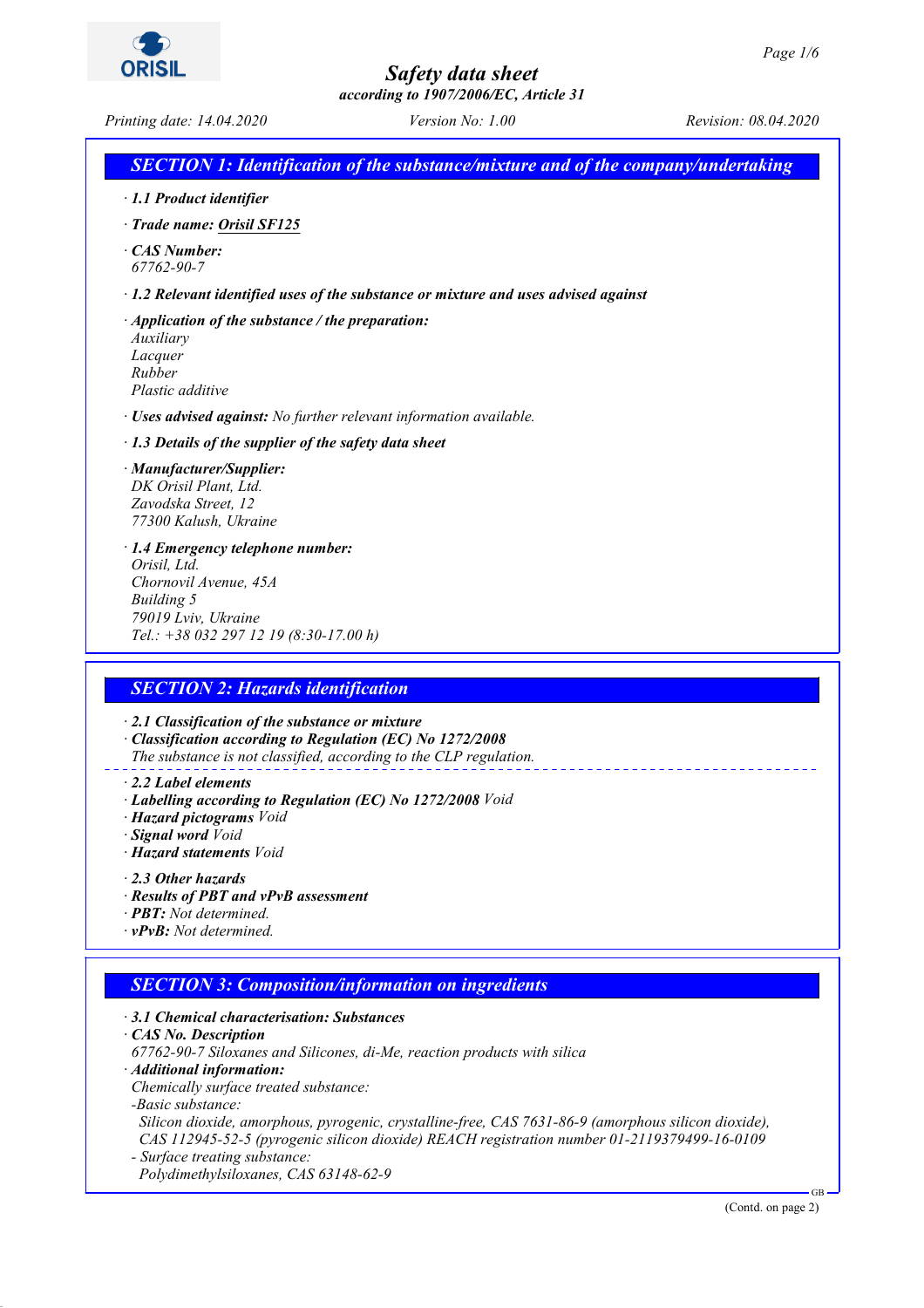*according to 1907/2006/EC, Article 31*

*Printing date: 14.04.2020 Version No: 1.00 Revision: 08.04.2020*

*Trade name: Orisil SF125*

(Contd. of page 1)

### *SECTION 4: First aid measures*

*· 4.1 Description of first aid measures*

*· General information:*

*No special measures required.*

*If symptoms persist consult doctor.*

*· After inhalation: Supply fresh air.*

*· After skin contact: Generally the product does not irritate the skin.*

*· After eye contact:*

*Rinse opened eye for several minutes under running water.*

*Remove contact lenses, if present and easy to do. Continue rinsing.*

*· After swallowing: Rinse mouth.*

*· 4.2 Most important symptoms and effects, both acute and delayed No further relevant information available.*

*· 4.3 Indication of any immediate medical attention and special treatment needed*

*No further relevant information available.*

### *SECTION 5: Firefighting measures*

*· 5.1 Extinguishing media*

*· Suitable extinguishing agents:*

*CO*₂*, powder or water spray. Fight larger fires with water spray or alcohol resistant foam. Use fire extinguishing methods suitable to surrounding conditions.*

- *· For safety reasons unsuitable extinguishing agents: Water with full jet*
- *· 5.2 Special hazards arising from the substance or mixture*

*Formation of toxic gases is possible during heating or in case of fire. In case of fire, the following can be released: Carbon monoxide Carbon dioxide*

- *· 5.3 Advice for firefighters*
- *· Protective equipment: Wear self-contained respiratory protective device.*
- *· Additional information*

*Cool endangered receptacles with water spray.*

*Collect contaminated fire fighting water separately. It must not enter the sewage system.*

### *SECTION 6: Accidental release measures*

*· 6.1 Personal precautions, protective equipment and emergency procedures Ensure adequate ventilation. Wear protective clothing. Avoid formation of dust. Keep away from ignition sources. · 6.2 Environmental precautions: Do not allow product to reach sewage system or any water course. · 6.3 Methods and material for containment and cleaning up: Pick up mechanically. Dispose of the material collected according to regulations.*

*· 6.4 Reference to other sections*

*See Section 7 for information on safe handling. See Section 8 for information on personal protection equipment. See Section 13 for disposal information.*

(Contd. on page 3)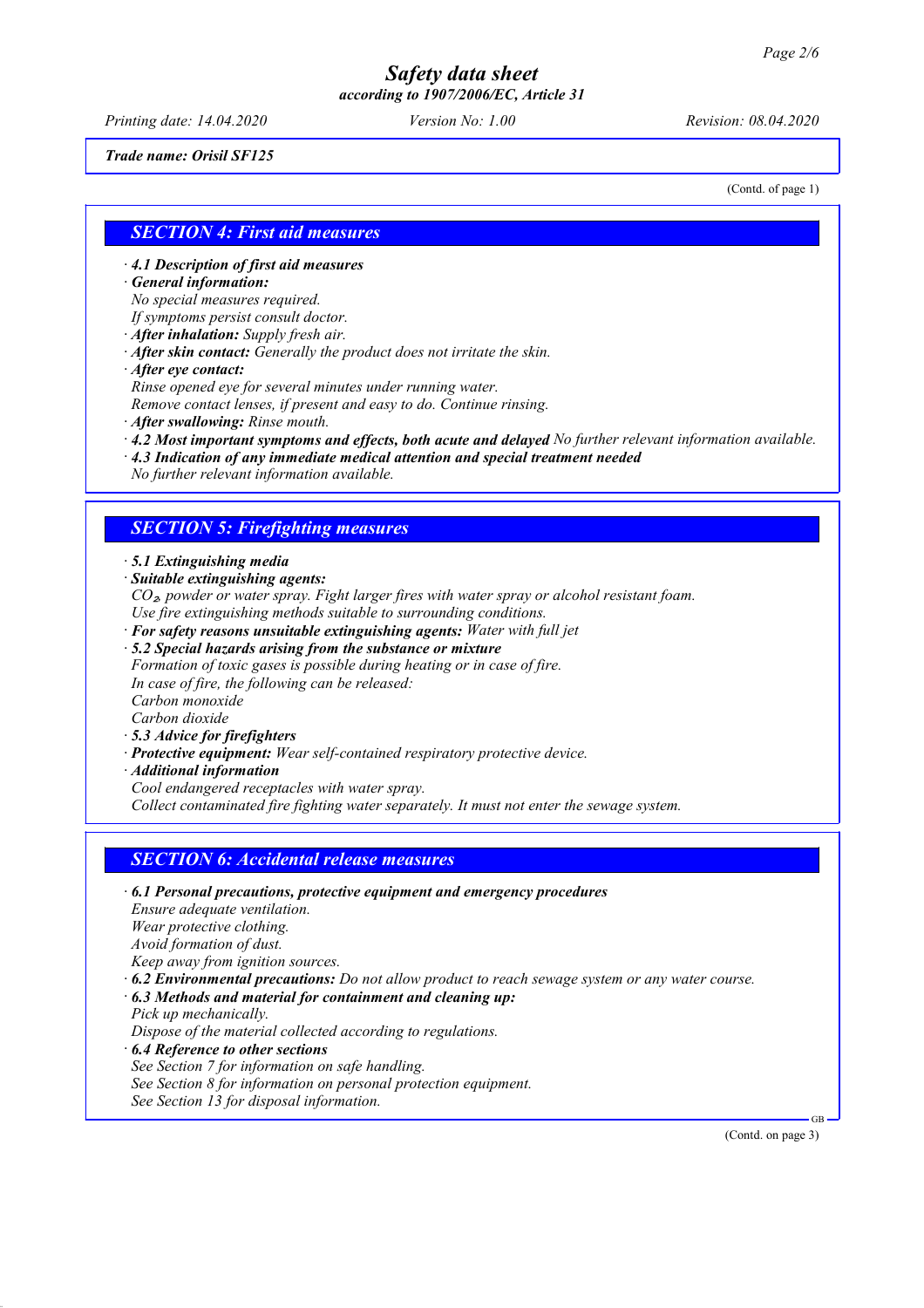*according to 1907/2006/EC, Article 31*

*Printing date: 14.04.2020 Version No: 1.00 Revision: 08.04.2020*

*Trade name: Orisil SF125*

(Contd. of page 2)

### *SECTION 7: Handling and storage*

*· 7.1 Precautions for safe handling Prevent formation of dust. Any unavoidable deposit of dust must be regularly removed. Ensure good ventilation/exhaustion at the workplace.*

*· Information about fire and explosion protection: Dust can combine with air to form an explosive mixture. Keep ignition sources away - Do not smoke. Protect against electrostatic charges.*

*· 7.2 Conditions for safe storage, including any incompatibilities*

*· Storage:*

*· Requirements to be met by storerooms and receptacles: Store only in the original receptacle.*

*· Information about storage in one common storage facility: Store away from oxidising agents.*

*· Further information about storage conditions: Store in cool, dry conditions in well sealed receptacles.*

*· 7.3 Specific end use(s) No further relevant information available.*

### *SECTION 8: Exposure controls/personal protection*

- *· 8.1 Control parameters*
- *· Ingredients with limit values that require monitoring at the workplace: The product does not contain any relevant quantities of materials with critical values that have to be monitored at the workplace.*
- *· 8.2 Exposure controls*
- *· Personal protective equipment:*
- *· General protective and hygienic measures:*

*Do not eat, drink, smoke or sniff while working. Keep away from foodstuffs, beverages and feed.*

*The usual precautionary measures are to be adhered to when handling chemicals.*

*· Respiratory protection: Not necessary if room is well-ventilated.*

*· Protection of hands:*

*Protective gloves and protective skin cream*

*The glove material has to be impermeable and resistant to the product/ the substance/ the preparation. Selection of the glove material on consideration of the penetration times, rates of diffusion and the degradation.*

*· Material of gloves*

*The selection of the suitable gloves does not only depend on the material, but also on further marks of quality and varies from manufacturer to manufacturer.*

*Nitrile rubber, NBR Butyl rubber, BR*

*· Penetration time of glove material*

*The exact break through time has to be found out by the manufacturer of the protective gloves and has to be observed.*

- *· Eye protection: Safety glasses*
- *· Body protection: Protective work clothing*
- *· Limitation and supervision of exposure into the environment None*

(Contd. on page 4)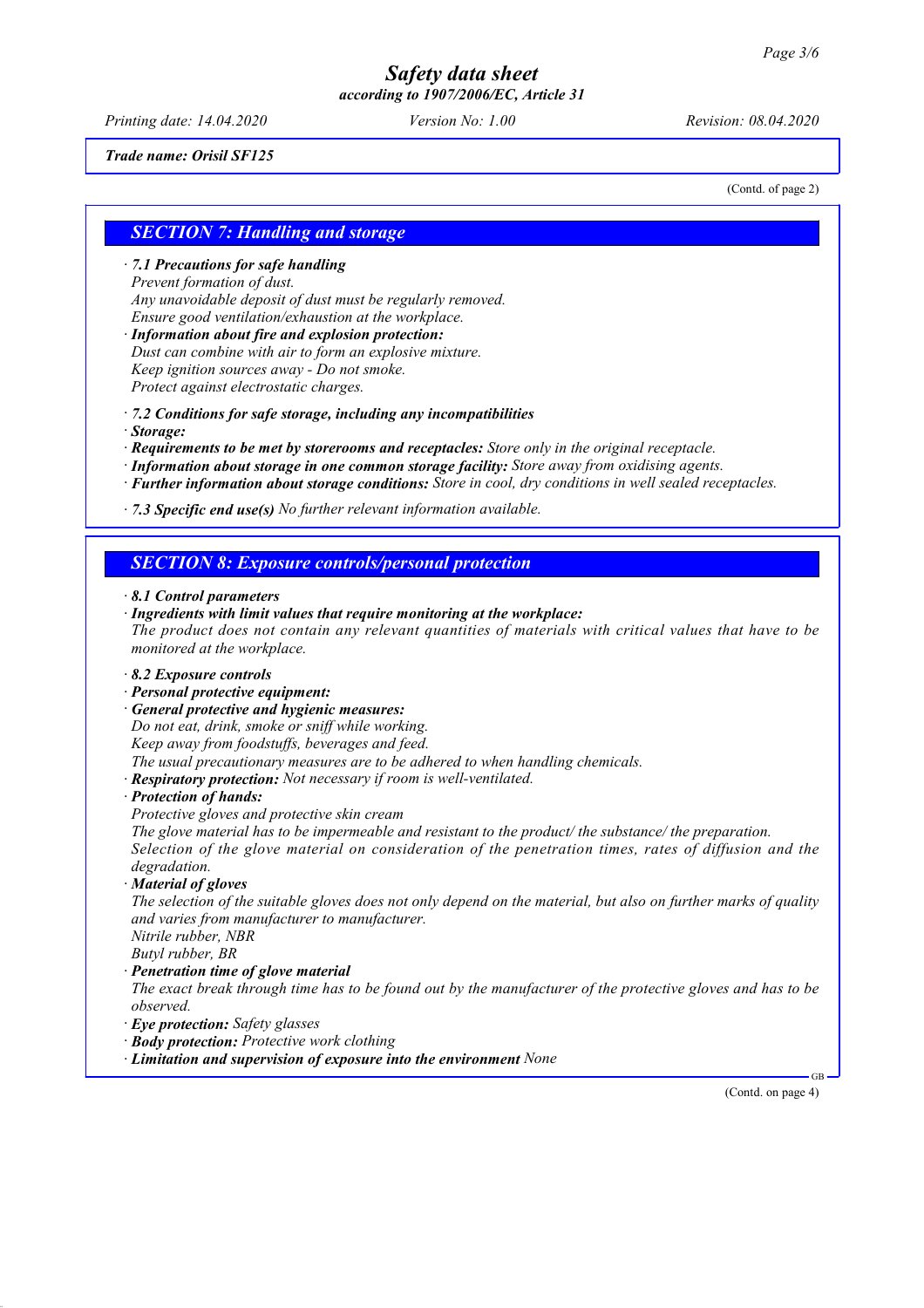*according to 1907/2006/EC, Article 31*

*Printing date: 14.04.2020 Version No: 1.00 Revision: 08.04.2020*

*Trade name: Orisil SF125*

(Contd. of page 3)

| $\cdot$ 9.1 Information on basic physical and chemical properties<br><b>General Information</b> |                                               |
|-------------------------------------------------------------------------------------------------|-----------------------------------------------|
| $\cdot$ Appearance:                                                                             |                                               |
| Form:                                                                                           | Powder                                        |
| Colour:                                                                                         | White                                         |
| $\cdot$ Odour:                                                                                  | <b>Odourless</b>                              |
| · Odour threshold:                                                                              | Not determined.                               |
| $\cdot$ pH-value:                                                                               | Not applicable.                               |
| $\cdot$ Change in condition                                                                     |                                               |
| Melting point/freezing point:                                                                   | Not determined.                               |
| Initial boiling point and boiling range: Not applicable.                                        |                                               |
| · Flash point:                                                                                  | Not applicable.                               |
| · Flammability (solid, gas):                                                                    | Product is not flammable.                     |
| · Ignition temperature:                                                                         | Not applicable.                               |
| · Decomposition temperature:                                                                    | Not determined.                               |
| · Explosive properties:                                                                         | Product does not present an explosion hazard. |
| · Explosion limits:                                                                             |                                               |
| Lower:                                                                                          | Not applicable.                               |
| <b>Upper:</b>                                                                                   | Not applicable.                               |
| · Oxidising properties                                                                          | No                                            |
| · Vapour pressure:                                                                              | Not applicable.                               |
| · Density:                                                                                      | Not determined.                               |
| $\cdot$ Relative density                                                                        | Not determined.                               |
| · Vapour density                                                                                | Not applicable.                               |
| $\cdot$ Evaporation rate                                                                        | Not applicable.                               |
| · Solubility in / Miscibility with                                                              |                                               |
| water:                                                                                          | Insoluble.                                    |
| · Partition coefficient: n-octanol/water:                                                       | Not determined.                               |
| · Viscosity:                                                                                    |                                               |
| Dynamic:                                                                                        | Not applicable.                               |
| Kinematic:                                                                                      | Not applicable.                               |
| $\cdot$ 9.2 Other information                                                                   | No further relevant information available.    |

### *SECTION 10: Stability and reactivity*

*· 10.1 Reactivity No further relevant information available.*

*· 10.2 Chemical stability No decomposition if used and stored according to specifications.*

*· Thermal decomposition / conditions to be avoided: No decomposition if used according to specifications.*

*· 10.3 Possibility of hazardous reactions No dangerous reactions known.*

*· 10.4 Conditions to avoid No further relevant information available.*

*· 10.5 Incompatible materials: No further relevant information available.*

*· 10.6 Hazardous decomposition products: No dangerous decomposition products known.*

(Contd. on page 5)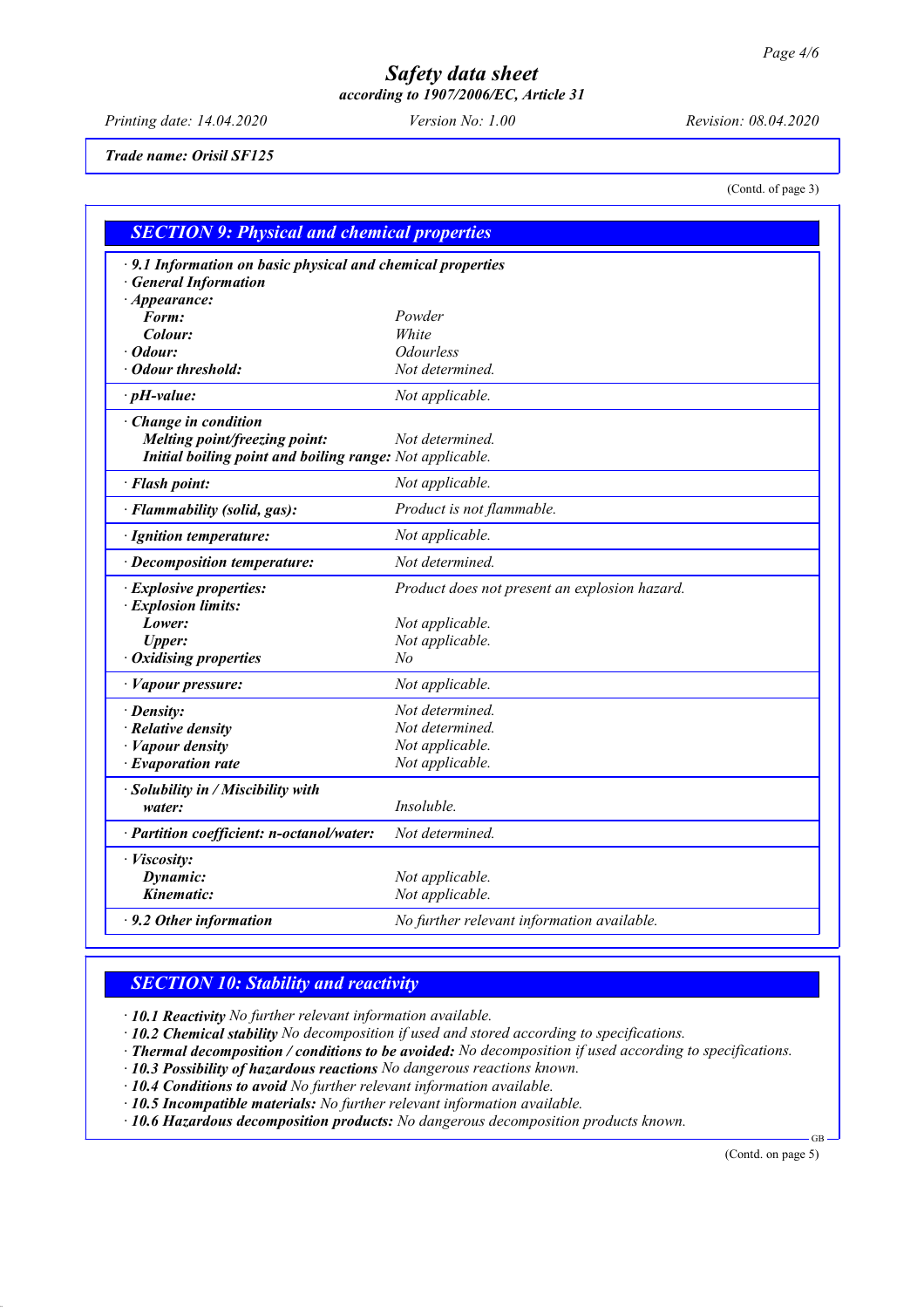*according to 1907/2006/EC, Article 31*

*Printing date: 14.04.2020 Version No: 1.00 Revision: 08.04.2020*

*Trade name: Orisil SF125*

(Contd. of page 4)

### *SECTION 11: Toxicological information*

*· 11.1 Information on toxicological effects*

*· Acute toxicity Based on available data, the classification criteria are not met.*

*· Primary irritant effect:*

*· Skin corrosion/irritation Based on available data, the classification criteria are not met.*

*· Serious eye damage/irritation Based on available data, the classification criteria are not met.*

*· Respiratory or skin sensitisation Based on available data, the classification criteria are not met.*

*· CMR effects (carcinogenity, mutagenicity and toxicity for reproduction) None*

*· Germ cell mutagenicity Based on available data, the classification criteria are not met.*

*· Carcinogenicity Based on available data, the classification criteria are not met.*

*· Reproductive toxicity Based on available data, the classification criteria are not met.*

*· STOT-single exposure Based on available data, the classification criteria are not met.*

*· STOT-repeated exposure Based on available data, the classification criteria are not met.*

*· Aspiration hazard Based on available data, the classification criteria are not met.*

### *SECTION 12: Ecological information*

*· 12.1 Toxicity*

*· Aquatic toxicity: Based on available data, the classification criteria are not met.*

*· 12.2 Persistence and degradability No further relevant information available.*

*· 12.3 Bioaccumulative potential No further relevant information available.*

*· 12.4 Mobility in soil No further relevant information available.*

*· 12.5 Results of PBT and vPvB assessment Not determined.*

*· 12.6 Other adverse effects No further relevant information available.*

### *SECTION 13: Disposal considerations*

*· 13.1 Waste treatment methods*

*· Recommendation: Must be specially treated adhering to official regulations.*

*· Uncleaned packaging*

*<sup>·</sup> Recommendation: Disposal must be made according to official regulations.*

| <b>SECTION 14: Transport information</b>            |                 |                    |
|-----------------------------------------------------|-----------------|--------------------|
| $\cdot$ 14.1 UN-Number<br>· ADR/RID/ADN, IMDG, IATA | Void            |                    |
| $\cdot$ 14.2 UN proper shipping name                |                 |                    |
| · ADR/RID/ADN, IMDG, IATA                           | Void            |                    |
| $\cdot$ 14.3 Transport hazard class(es)             |                 |                    |
| · ADR/RID/ADN, IMDG, IATA<br>· Class                | Void            |                    |
| · 14.4 Packing group<br>· ADR/RID/ADN, IMDG, IATA   | Void            |                    |
| $\cdot$ 14.5 Environmental hazards:                 | Not applicable. |                    |
|                                                     |                 | (Contd. on page 6) |